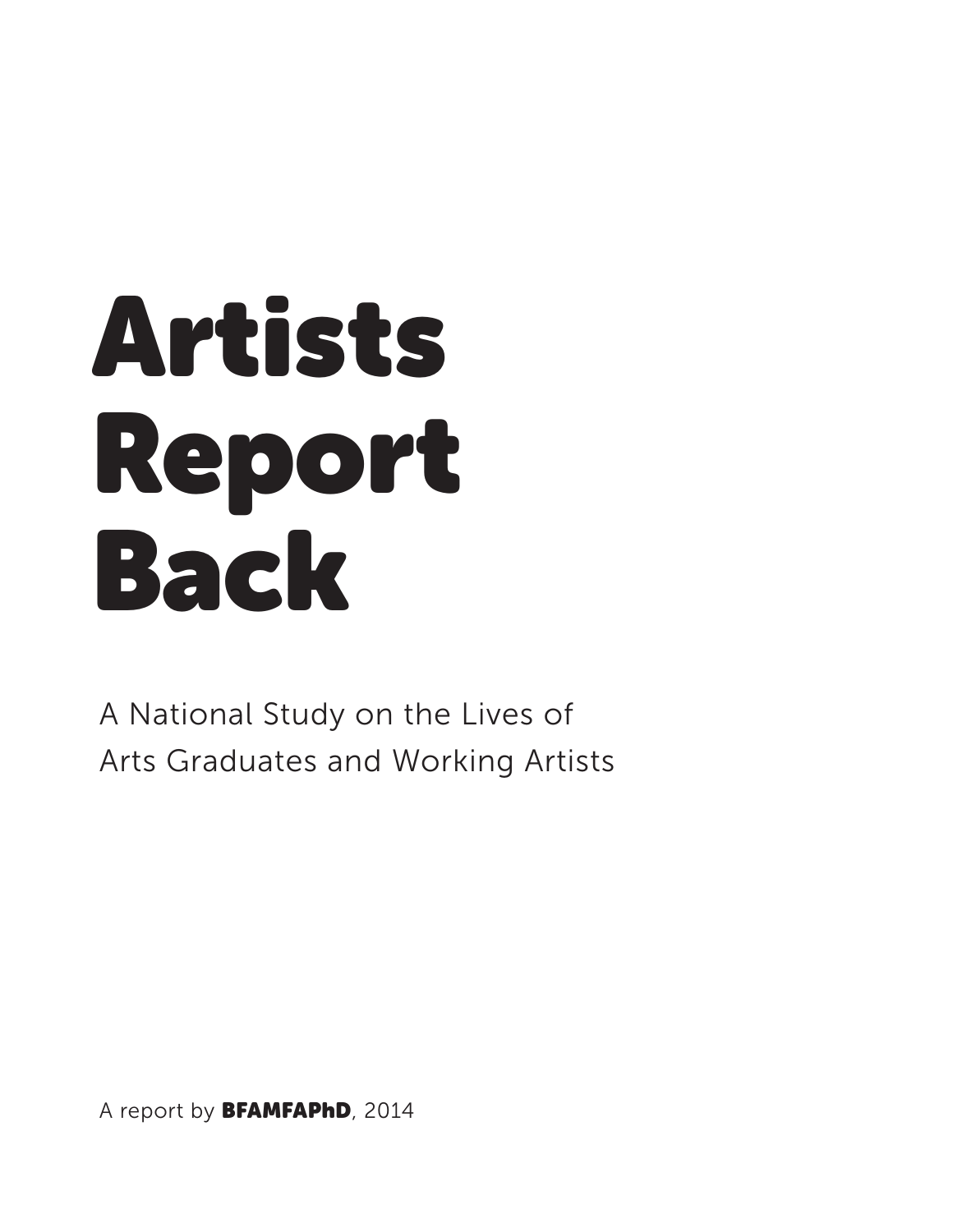# About this report

As artists and art school graduates, we often find ourselves in conversations about the difficulties of continuing our practice as writers, authors, artists, actors, photographers, musicians, singers, producers, directors, performers, choreographers, dancers and entertainers. We struggle to support ourselves with jobs outside of the arts and we struggle to earn a living in the arts. Yet art school administrators and "creative class" reports assure us that arts graduates make a living in the arts. $1$  Loan officers insist that art students can afford art school tuition, repaying student loans over time by working in the arts. This is not our experience. We decided that it was time make our own report.

Connecting our lived experiences to national trends, we wanted to know: What is the impact of rent, debt, and precarity on working artists and arts graduates nationally? How many of us are there? If we are not supporting ourselves as working artists, what jobs do we work?

We looked at artists' demographics, occupations, educational attainment, field of degree, and earnings as recorded by the Census Bureau's 2012 American Community Survey (ACS). The ACS is the largest survey that collects data about artists, surveying roughly 1 out of every 100 persons in the nation. With this data in hand, we made this report to reframe conversations about the current conditions and contradictions of arts graduates, and to make informed decisions about the ways we live and work. At the end of the report, please see our recommendations for organizational change and interpersonal action.

Susan Jahoda, Blair Murphy, Vicky Virgin, and Caroline Woolard

BFAMFAPhD

<sup>1</sup> Creative Economy Report. Otis College of Art and Design, 2013. Web. <http://www.otis.edu/creative-economy-report>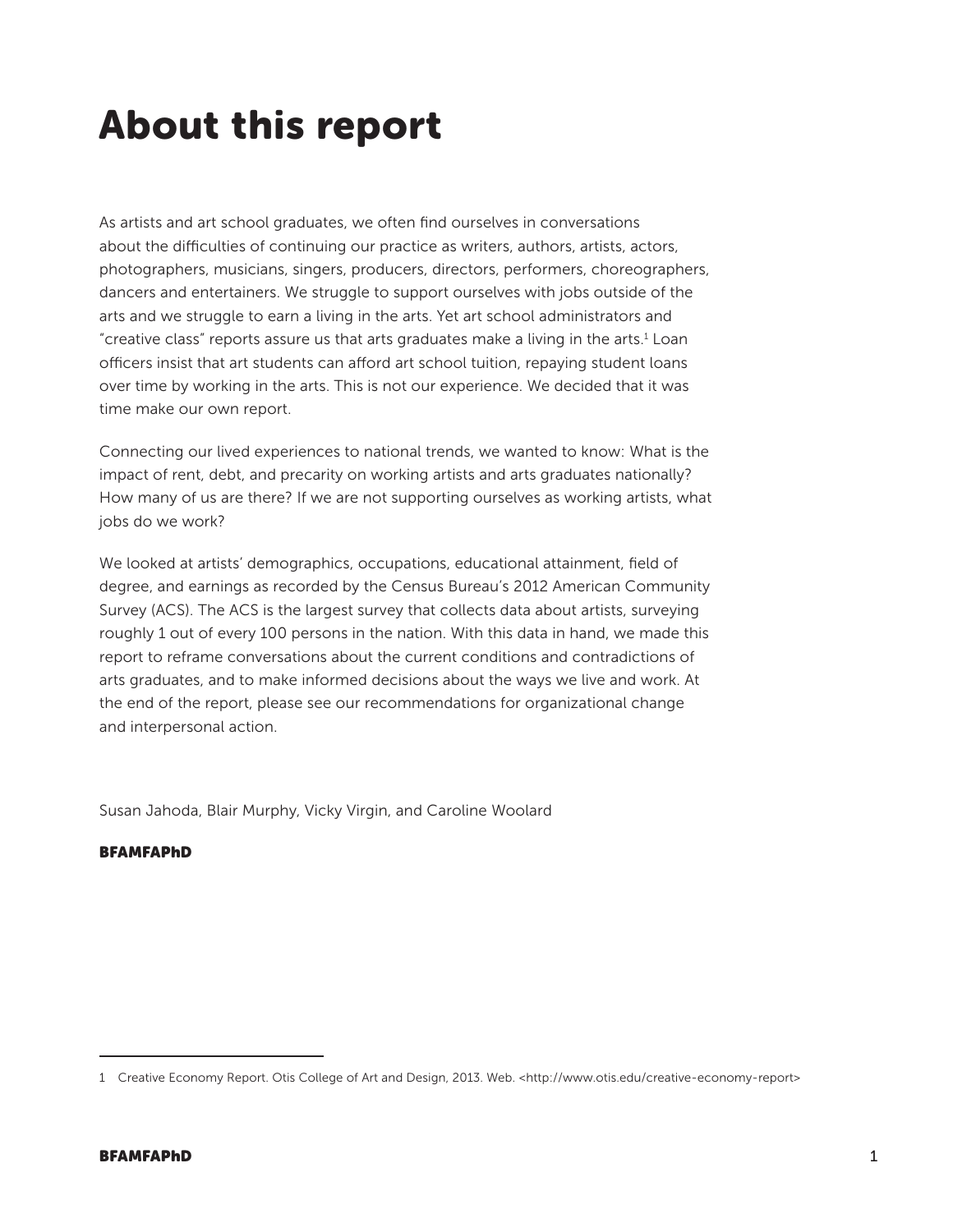## Contents

### 3 Summary

Key Findings

#### 4 Methodology

Defining artists using the American Community Survey

#### 5 Findings

1.4 million working artists 2 million arts graduates Median earnings of \$30,621 for working artists Default rates for arts graduates A predominance of White, non-Hispanic arts graduates A predominance of male working artists

## 11 Recommendations

Addressing the gap between working artists and arts graduates

#### 14 Authors

About the authors and BFAMFAPhD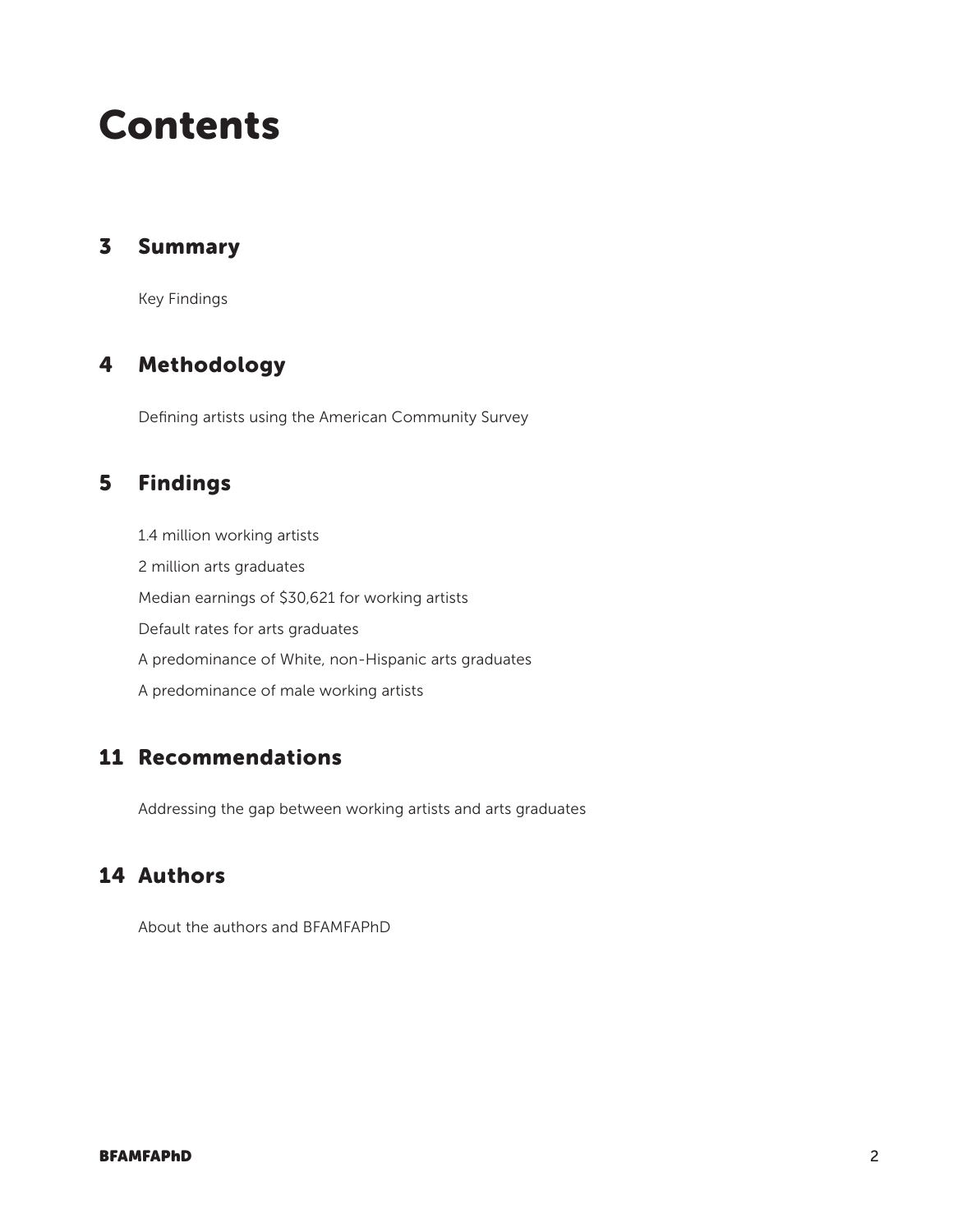## Summary



#### 10% of arts graduates are working artists

#### 16% of working artists are arts graduates

Most surprising was the lack of overlap between working artists and arts graduates. In the United States, 40 percent of working artists do not have bachelor's degrees in any field. Only 16 percent of working artists have arts-related bachelor's degrees. Though arts graduates may acquire additional opportunities and skills from attending art school, arts graduates are likely to graduate with significant student loan debt, which makes working as an artist difficult, if not impossible. We acknowledge that some arts graduates are satisfied with work in other fields, but the fantasy of arts graduates'

future earnings in the arts should be discredited. Since 7 of the top 10 most expensive institutions of higher education in the United States (after financial aid is taken into consideration) are art schools, the corresponding proportion of student loans are higher than those for graduates from non-art schools.<sup>2</sup> The majority of arts graduates work in non-arts fields. Out of 2 million

Out of 2 million arts graduates nationally, only 10 percent, or 200,000 people, make their primary earnings as working artists.

arts graduates nationally, only 10 percent, or 200,000 people, make their primary earnings as working artists. Given the discrepancy between working artists and arts graduates, as well as the rising cost of tuition at art schools, we end this report with recommendations for policy makers, administrators, and educators in our field.

<sup>2</sup> How Does Your School Rank?. The Wall Street Journal, February 19. 2013. Web. <http://online.wsj.com/news/interactive/ BORROW021620130216?ref=SB10001424127887324432004578306610055834952.>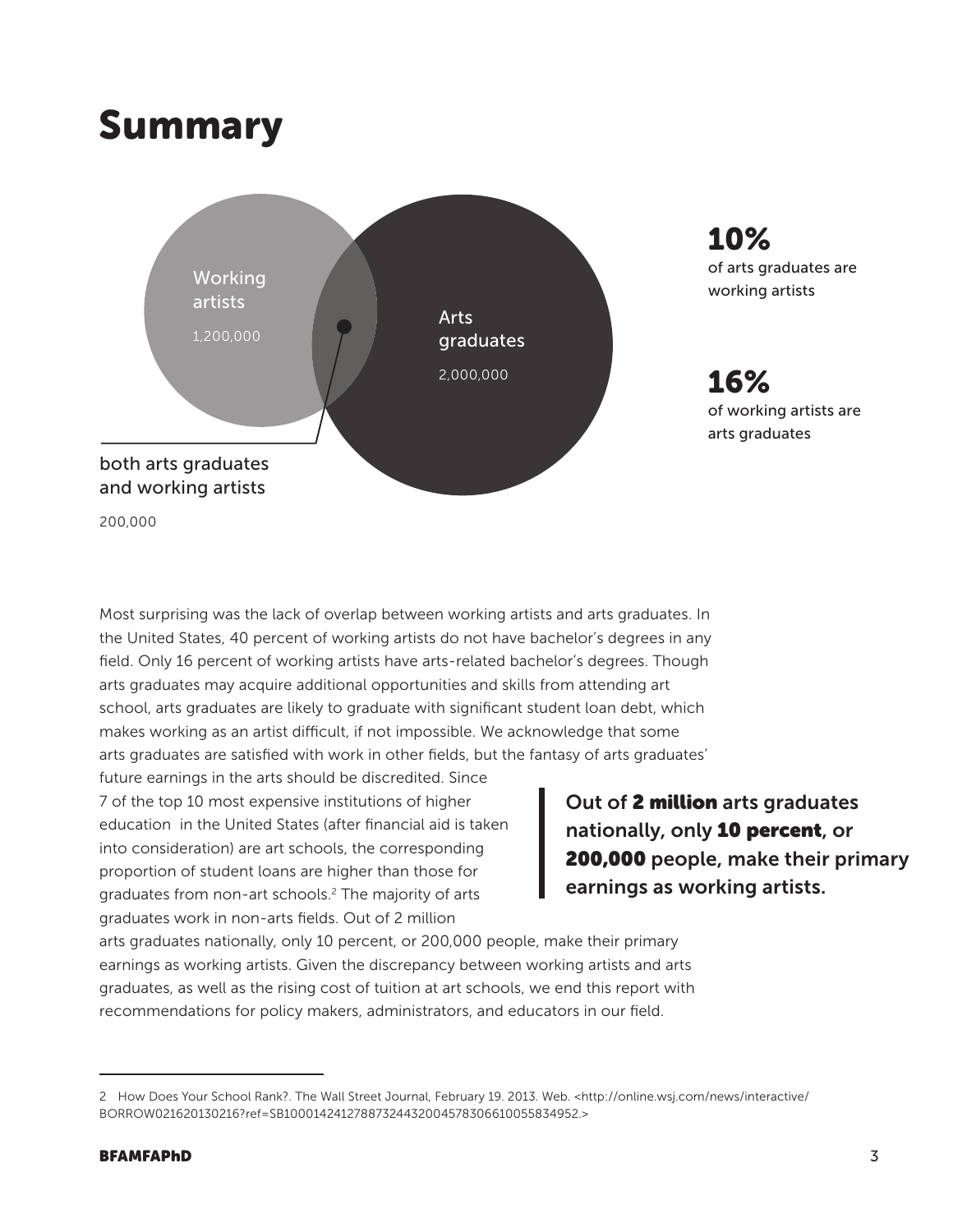# Methodology

All statements in this report are based upon data collected by the Census Bureau's 2012 American Community Survey (ACS), unless otherwise noted. This is an annual survey that is designed to sample one percent or about 3 million households in the United States, gathering detailed data that was previously collected in the Decennial Census.

A myriad of issues arise when using data to study artists. For this report we used two variables to identify this population: "primary occupation" (secondary occupation is not collected in this survey) and "field of degree," a relatively new variable directed at those who have a bachelor's degree. We will refer to people who have bachelor's degrees in the arts as "arts graduates" and to people whose primary occupation is writer, author, artist, actor, photographer, musician, singer, producer, director, performer, dancer choreographer, and entertainer as "working artists."

## Arts Graduates

We looked at people with bachelors degrees in music, drama and theater arts, film, video and photographic arts, art history and criticism, studio arts, and visual and performing arts, living in the United States in 2012. The ACS does not collect the field of degree for master's degrees, so we define "arts graduates" in this report as people with BAs or BFAs in the arts, who may or may not have an MA or MFAs in the arts. With only 15,929 MAs and MFAs graduating in 2012, compared to 91,222 BAs and BFAs in the arts that year, our focus on undergraduates represents a broad population of artists.<sup>3</sup>

#### Working Artists

We defined working artists as people whose primary earnings come from working as writers, authors, artists, actors, photographers, musicians, singers, producers, directors, performers, choreographers, dancers, and entertainers. We excluded designers and architects from both the data related to "arts graduates" and from the data based on primary occupation (working artist), because the higher earnings of designers significantly alter the median earnings of our field. We understand that "working artists" are often identified by their level of commitment, and not remuneration,<sup>4</sup> but we cannot track practicing artists who do not make their primary earnings in the arts using the ACS. In fact, no nationally representative data exists for practicing artists. While many artists are missed in our report, we chose to investigate the data we could isolate to learn more about working artists and arts graduates nationally.

<sup>3</sup> National Center for Educational Statistics' Integrated Postsecondary Education Data System (IPEDS), 2014. Web. <http://bfamfaphd.com/projects/art-degrees-per-year/>.

<sup>4</sup> Notice to Applicants Re: Artist Certification. New York City Department of Cultural Affairs, n.d. Web. <http://www.nyc.gov/html/dcla/downloads/pdf/artist\_certific ation.pdf>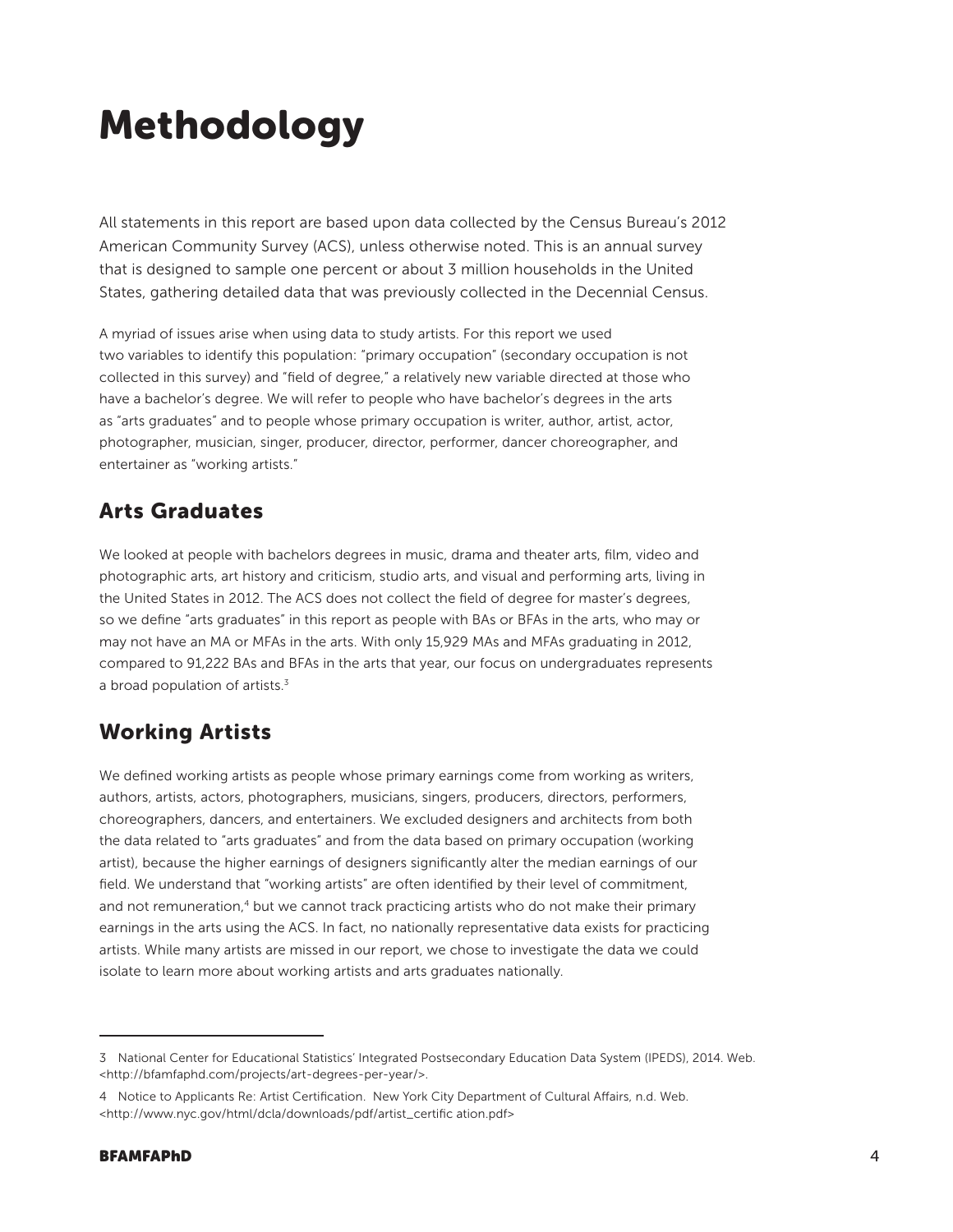# Findings



U.S. Census Bureau 2012 American Community Survey – Public Use Microdata Sample

## 1.4 million Working Artists

ACS data reveals that there are 1.4 million working artists. Of those over the age of 25, or 1.2 million working artists, 476,000 did not get a bachelor's degree. That means

that 40 percent of working artists over the age of 25 attended high school or got associate's degrees, but do not have bachelor's degrees in any field. Only 16 percent of working artists have an arts-related bachelor's degree.

Only 16% of working artists have an arts-related bachelor's degree.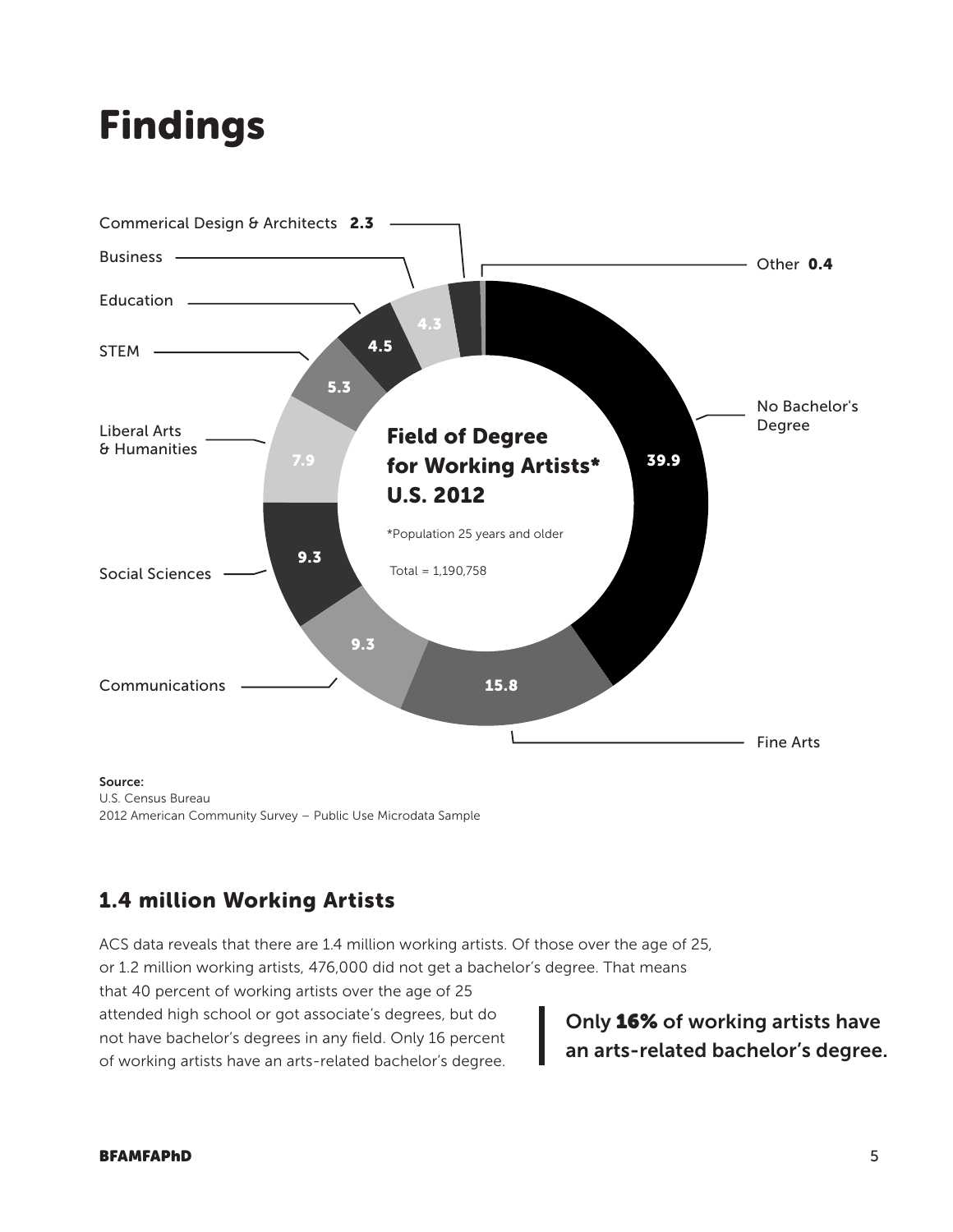

U.S. Census Bureau 2012 American Community Survey – Public Use Microdata Sample

Of the 715,000 working artists who do have bachelor's degrees, only 27 percent have arts-related degrees. The rest studied communication, social sciences, liberal arts and humanities, science, technology, math, engineering, education, business, commercial design and architecture, or another field.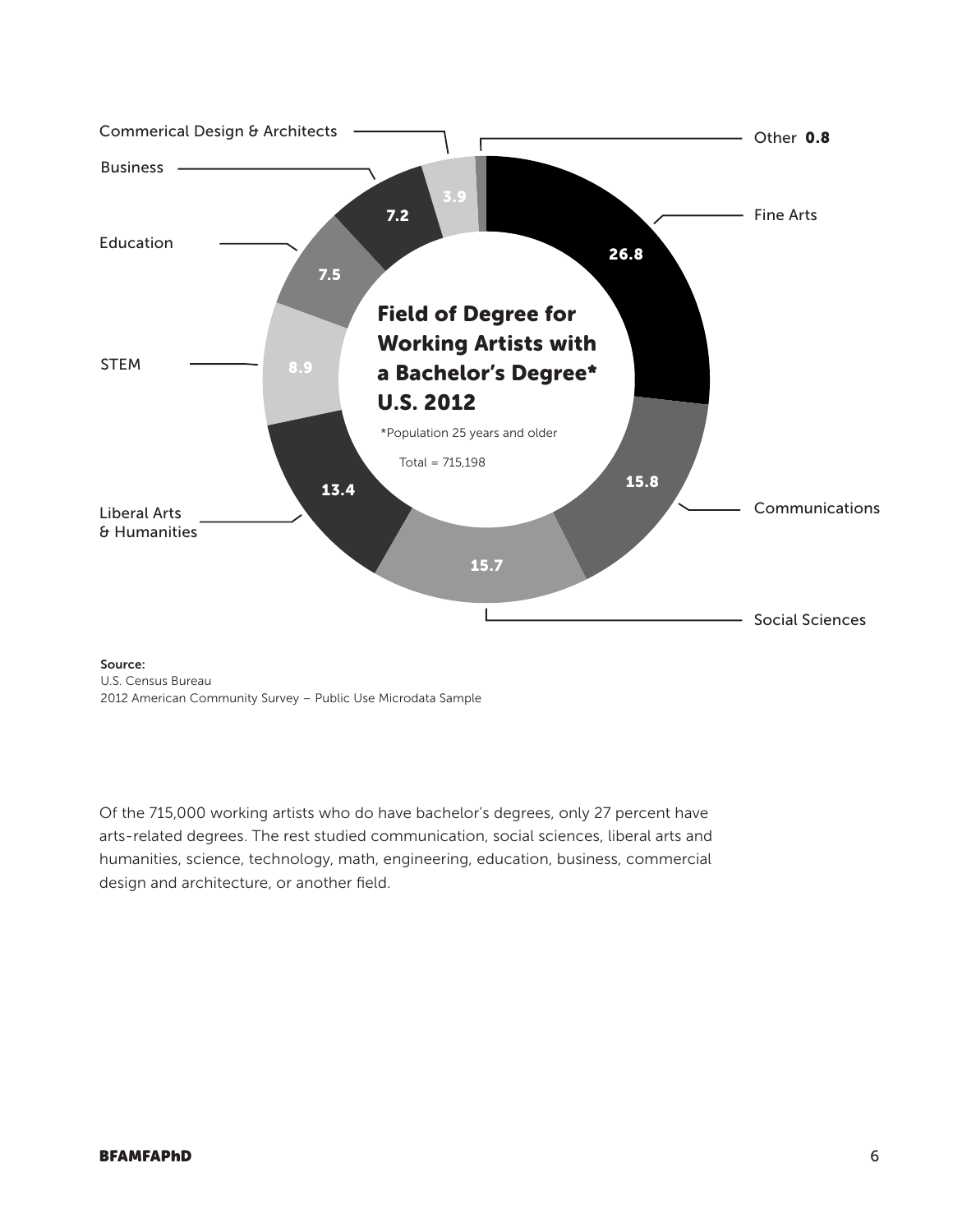

Source: U.S. Census Bureau 2012 American Community Survey – Public Use Microdata Sample

\*Other Professionals include such occupations as Managers, Accountants, and Chief Executives. Misc. Creative Fields include Architects, Designers, TV Announcers, etc.

#### 2 Million Arts Graduates

There are 2 million arts graduates with bachelor's degrees in music, drama and theater arts, film, video and photographic arts, art history and criticism, studio arts, and visual or performing arts living in the United States. Fewer than 200,000, just 10 percent, make their primary earnings as working artists. The rest are dispersed across other occupations: 23 percent work in professional and managerial occupations, 17 percent are employed as sales and office workers, and 17 percent work as educators. 14 percent are not in the labor force at all.

23% of arts graduates work in professional and managerial occupations.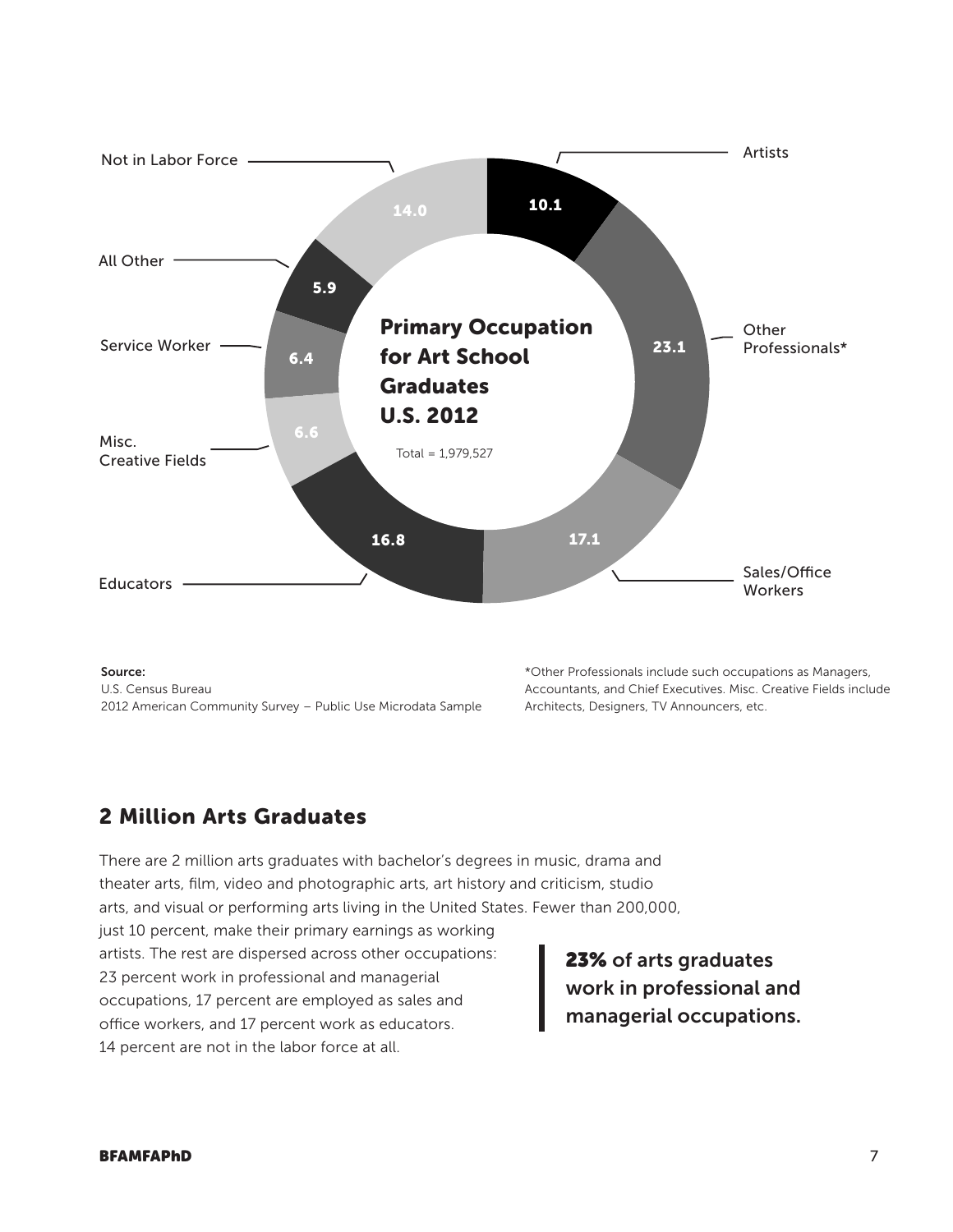#### 200,000 Working Artists and Art Graduates

Although there are 1.2 million working artists over the age of 25 in this country, there are only 200,000 working artists with arts related bachelors degrees. The majority of working artists have median earnings of \$30,621, but the small percentage of working artists with bachelor's degrees have median earnings of \$36,105.

#### Default rates for Arts Graduates

The U.S. Department of Education data show that 7 of the top 10 most expensive schools in this country (after scholarships and aid) are art schools, and arts graduates' debt loads are higher than those of non-arts graduates.<sup>5</sup> The following percentages of students default on their loans.

**7** of the top 10 most expensive schools in the U.S. (after scholarships and aid) are art schools.

- 6% of students from Cleveland Institute of Music default on their loans.
- 7% of students from the New School default on their loans.
- 7% of students from California Institute of the Arts default on their loans.
- 8% of students from the School of Visual Arts default on their loans.
- 8% of students from the Art Center College of Design default on their loans.
- 8% of students from San Francisco Art Institute default on their loans.
- 9% of students from Maine College of Art default on their loans.
- 10% of students from Pratt default on their loans.
- 10% of students from School of the Artist Institute of Chicago default on their loans.
- 10% of students from Minneapolis College of Art and Design default on their loans.
- 11% of students from Berklee College of Music default on their loans.
- 13% of students from Ringling College of Art and Design default on their loans.
- 13% of students from Otis College of Art and Design default on their loans.
- 16% of students from Southwest University of Visual Arts default on their loans.

<sup>5</sup> Simon, Ruth. Loan Defaults Refer to the Three-year Cohort Default Rate on Federal Student Loans. Wall Street Journal, 18 Feb. 2013. Web. <http://online.wsj.com/news/interactive/BORROW021620130216?ref=SB10001424127887324432004578306610055834952>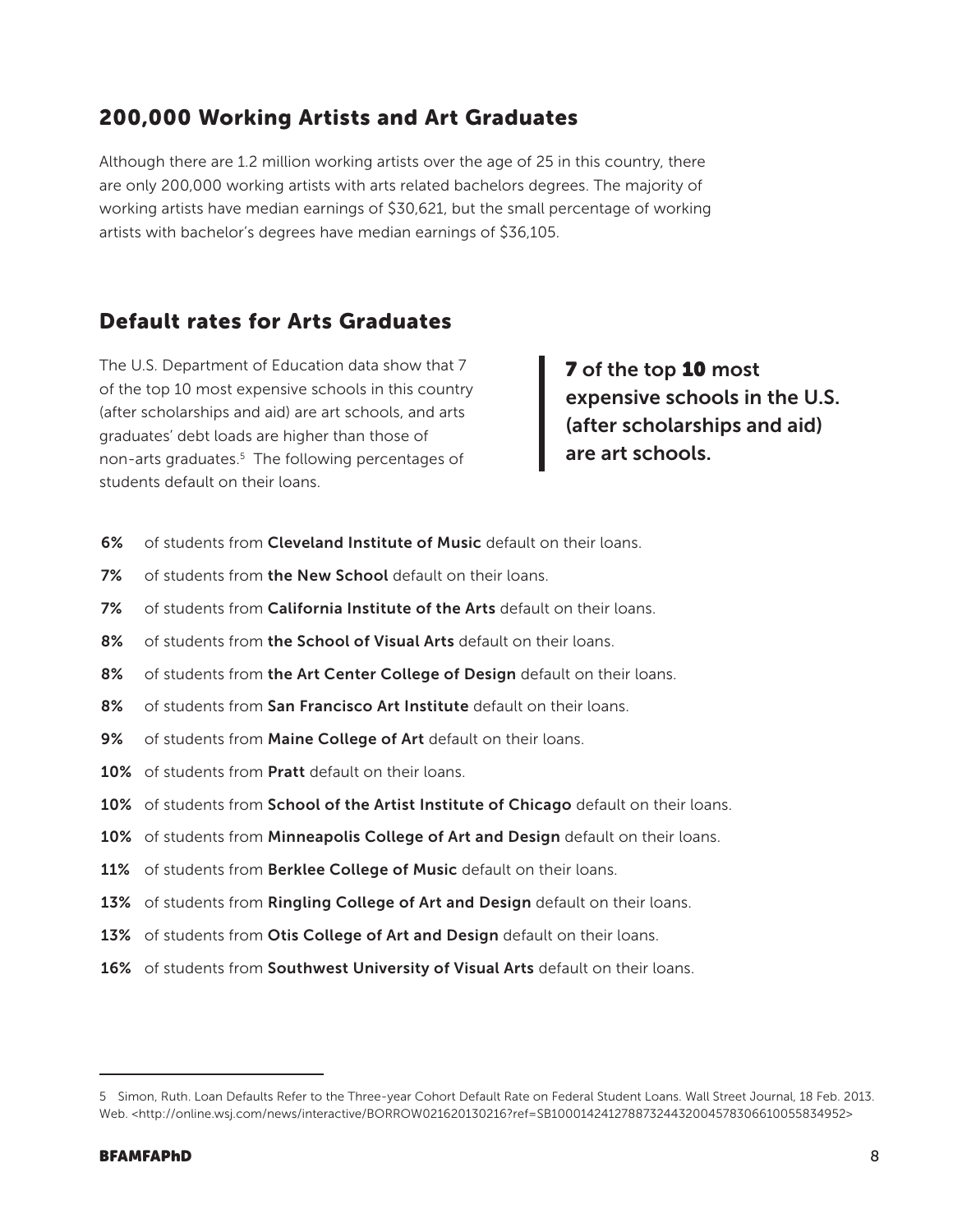## Predominance of White, Non-Hispanic Arts Graduates and Male Working Artists



U.S. Census Bureau 2012 American Community Survey – Public Use Microdata Sample

The population of arts graduates and working artists is not representative of our country. The population of the United States is 63 percent White, non-Hispanic, but 81 percent of arts graduates are White, non-Hispanic. The population of the United States is 12 percent Black, non-Hispanic, but only 4 percent of arts graduates are Black, non-Hispanic and only 8 percent of working artists are Black, non-

Hispanic. The population of the United States is 17 percent Hispanic, but only 6 percent of arts graduates are Hispanic and only 8 percent of working artists are Hispanic.

The population of the U.S. is 17% Hispanic, but only 6% of arts graduates are Hispanic.

\*Hispanics can be of any race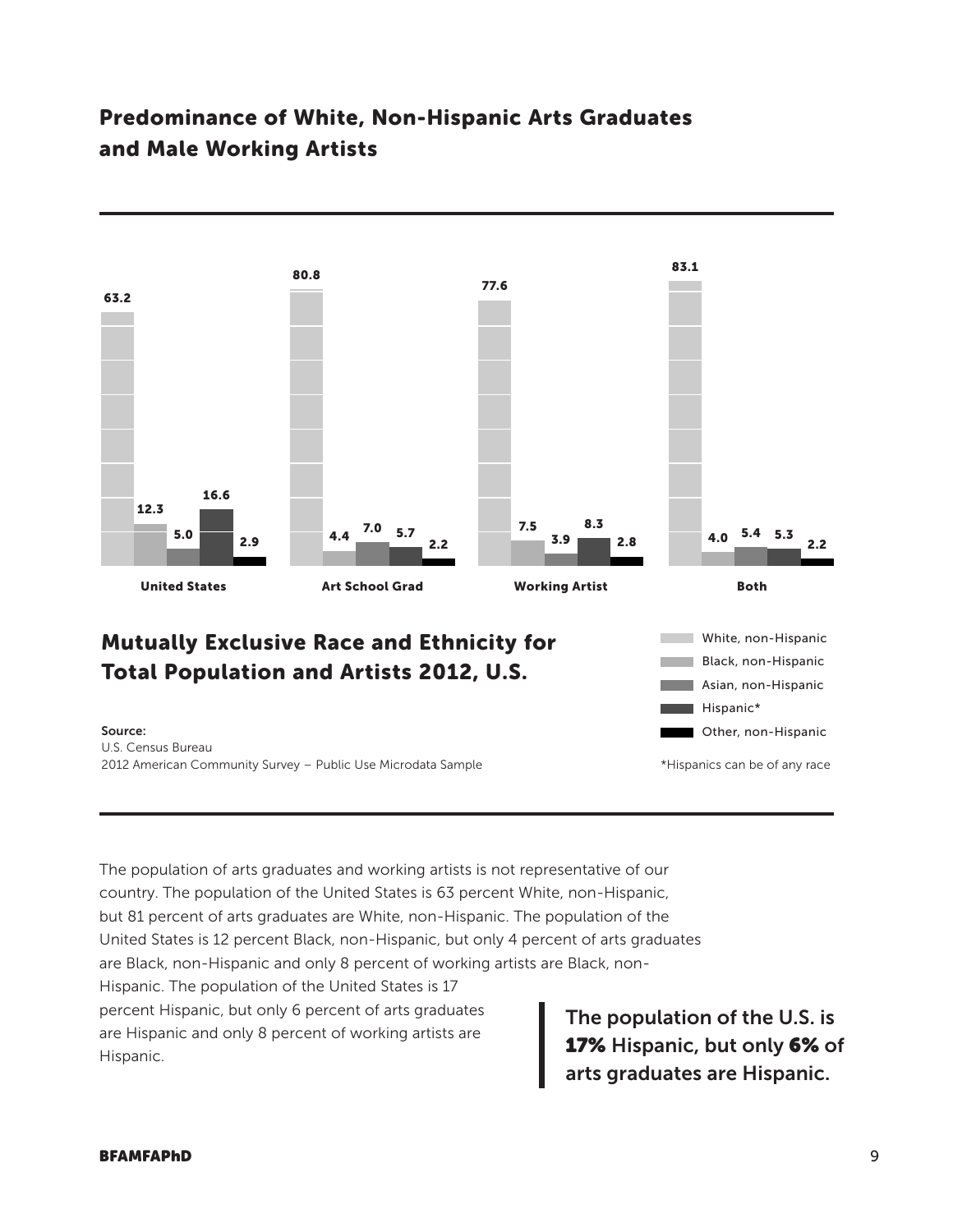

#### Source:

U.S. Census Bureau 2012 American Community Survey – Public Use Microdata Sample

While the United States is split evenly between males and females, males account for only 40 percent of arts graduates but over 54 percent of working artists. Females make up 60 percent of arts graduates but only 46 percent of all working artists. Of the 200,000 working artists over 25 with an art degree, 55 percent are male.

Females make up 60% of arts graduates but only 46% of all working artists.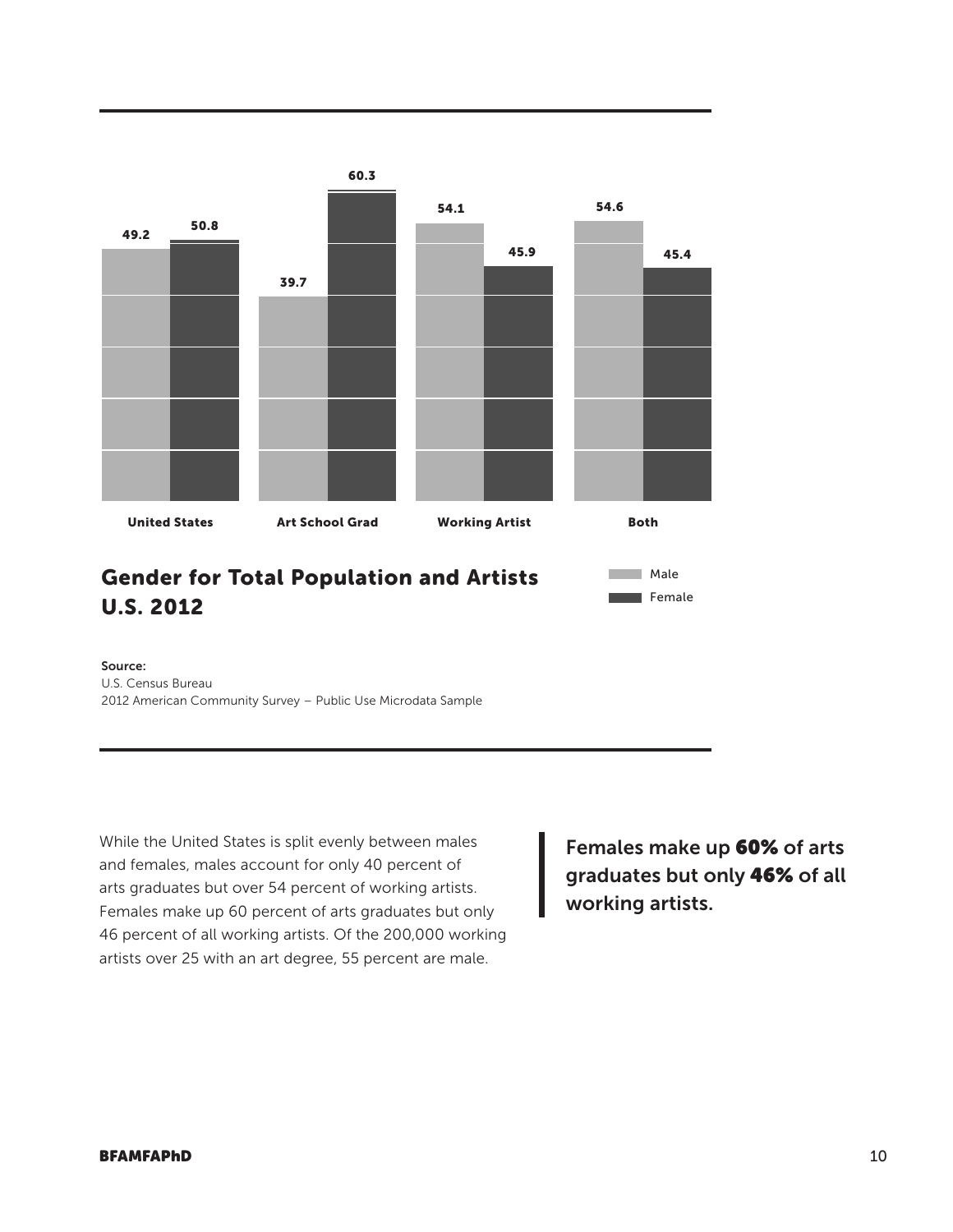# Recommendations

We have shown that 7 of the top 10 most expensive institutions of higher education in the United States (after financial aid is taken into consideration) are art schools, and that the corresponding proportion of student loans are higher than those for graduates from non-art schools.<sup>6</sup> With more student-loan debt than credit card debt in this country, we are in the midst of an educational and social crisis.<sup>7</sup>

We ask that artists, administrators, and teachers acknowledge the current financial and political economies in arts education: those of rising costs and student debt. To begin to imagine and enact economies of equity and cooperation in the arts, we must address the needs and capacities of both working artists and arts graduates. What follows are three recommendations toward the adequate nurturing of creativity in art education, visibility, and workforce development.

To begin to imagine and enact economies of equity and cooperation in the arts, we must address the needs and capacities of both working artists and arts graduates.

## Art School

While this report reveals that an arts degree is not necessary for future earnings as a working artist, as 40 percent of working artists do not have a bachelor's degree in any field, the authors of this report believe that arts degrees remain valuable for critical thinking, skill building, identify formation, and creative innovation that is necessary in the arts and beyond. $8$  We acknowledge that some arts graduates are happy to work in other fields, but we hope to show that the fantasy of future earnings in the arts cannot justify the high cost of arts degrees. We know that expensive art schools leave arts graduates with high overhead in the form of student debt, making risktaking and innovation after graduation more difficult, if not impossible. Still believing in the power of arts education, we point prospective art students toward low-cost and tuition-free arts programs and we defend the liberal arts as integral to higher education nationally.

<sup>6</sup> How Does Your School Rank?. The Wall Street Journal, February 19. 2013. Web. <http://online.wsj.com/news/interactive/ BORROW021620130216?ref=SB10001424127887324432004578306610055834952.>

<sup>7</sup> FinAid, The Smart Student Guide to Financial Aid. FinAid, 2014. Web. < http://www.finaid.org/loans/>

<sup>8</sup> Whitehead, Frances. What do artists know? The Embedded Artist Project, Artetal, January 2006. Web. <http://embeddedartistproject. com/What-do-artists-know.gif>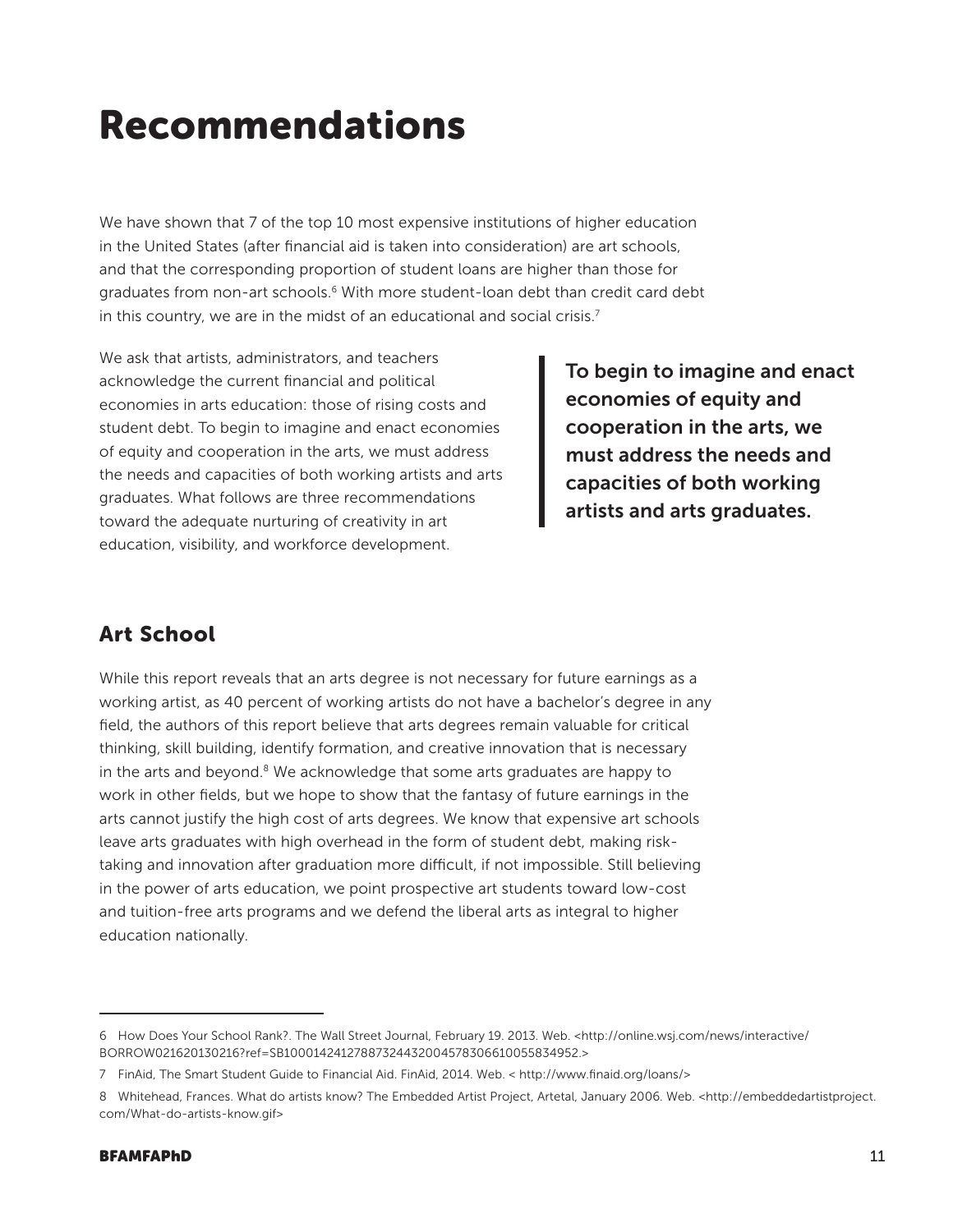#### Visibility

Knowing that 40 percent of working artists do not have bachelors degree's in any field, cultural institutions should honor artists and culture workers who do not have experiences of formal, higher education. Philanthropic and civic institutions should

create programs to address the needs of working artists, looking beyond the written application, the lecture hall, the journal, and the museum for emerging talent. While working artists and arts graduates legitimate ideas and find rigorous debate in their spaces and distribution networks, cultural institutions could require that presenters, curators, and publishers look beyond networks of arts graduates. Programs to address the gap

Cultural institutions should honor artists and culture workers who do not have experiences of formal, higher education.

between working artists and arts graduates could create informal or formal channels for communication and could establish policies for evaluation and presentation of artists, regardless of educational status.

#### Workforce Development

We must close the gap between arts graduates and working artists, understanding that little overlap exists currently, and that both populations have key insights to share with one another. We can provide opportunities for dialogue. Arts graduates have knowledge of elite social norms, shared jargon from lecture halls, shared regard for artists named in journals, and shared contacts at elite institutions. Working artists have

an understanding of the market for their work, valuable business networks, and a familiarity with production and management. Both populations could benefit from worker and producer cooperatives, affordable arts institutions, and resource sharing networks.

Art graduates and working artists could benefit from worker and producer cooperatives, affordable arts institutions, and resource sharing networks.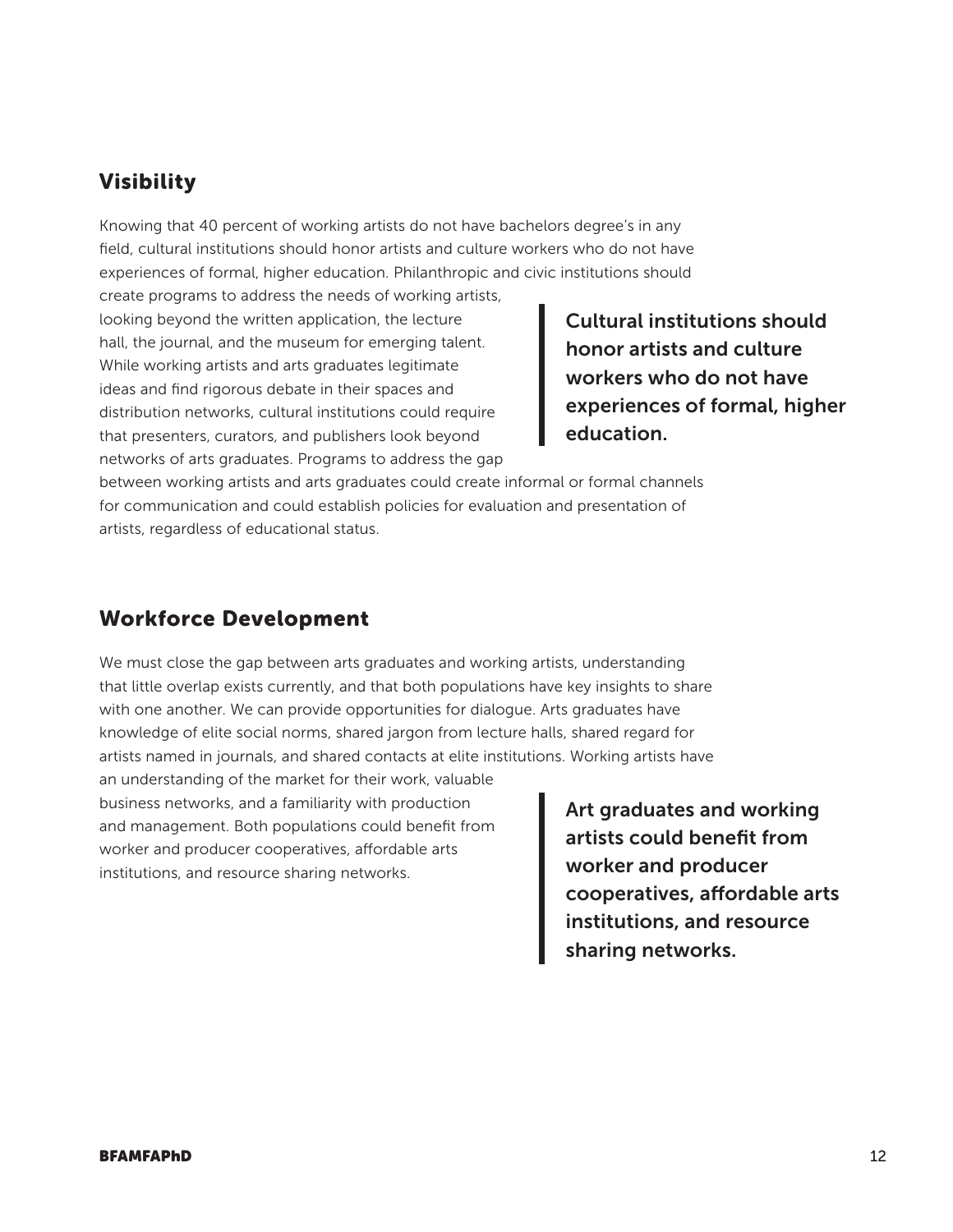

Image credit: Ethan Miller, JED Collective, and SolidarityNYC.org

"

This diagram represents a solidarity economy of cooperation and equity that could be adopted more explicitly in the arts, and could be supported intellectually and financially by arts institutions and arts schools nationally.

Adequately nurtured, creativity fuels culture, infuses human-centred development and constitutes the key ingredient for job creation, innovation and trade while contributing to social inclusion, cultural diversity and environmental sustainability. "

The United Nations Conference on Trade and Development's Creative Economy Report 2010

How might art education nurture culture? The majority of arts graduates work in non-art occupations to support themselves. Arts education should acknowledge and prepare art students for this eventuality. A disavowal of the connection between expensive tuition and future work and financial independence is no longer realistic or ethical. Preparation for artistic work in other fields, including arts management and administration, as well as training in artist-owned businesses, is essential. Arts graduates can prepare to see themselves as "artists in residence" in sales, education, service, and managerial jobs, while learning how to create an artist-owned business together with other artists, neighbors, and fellow low-income residents. We point prospective art students toward low-cost and free art schools, artist-run spaces, and independent communities of working artists, as we know that the time has come to speak openly about the political economies of art education.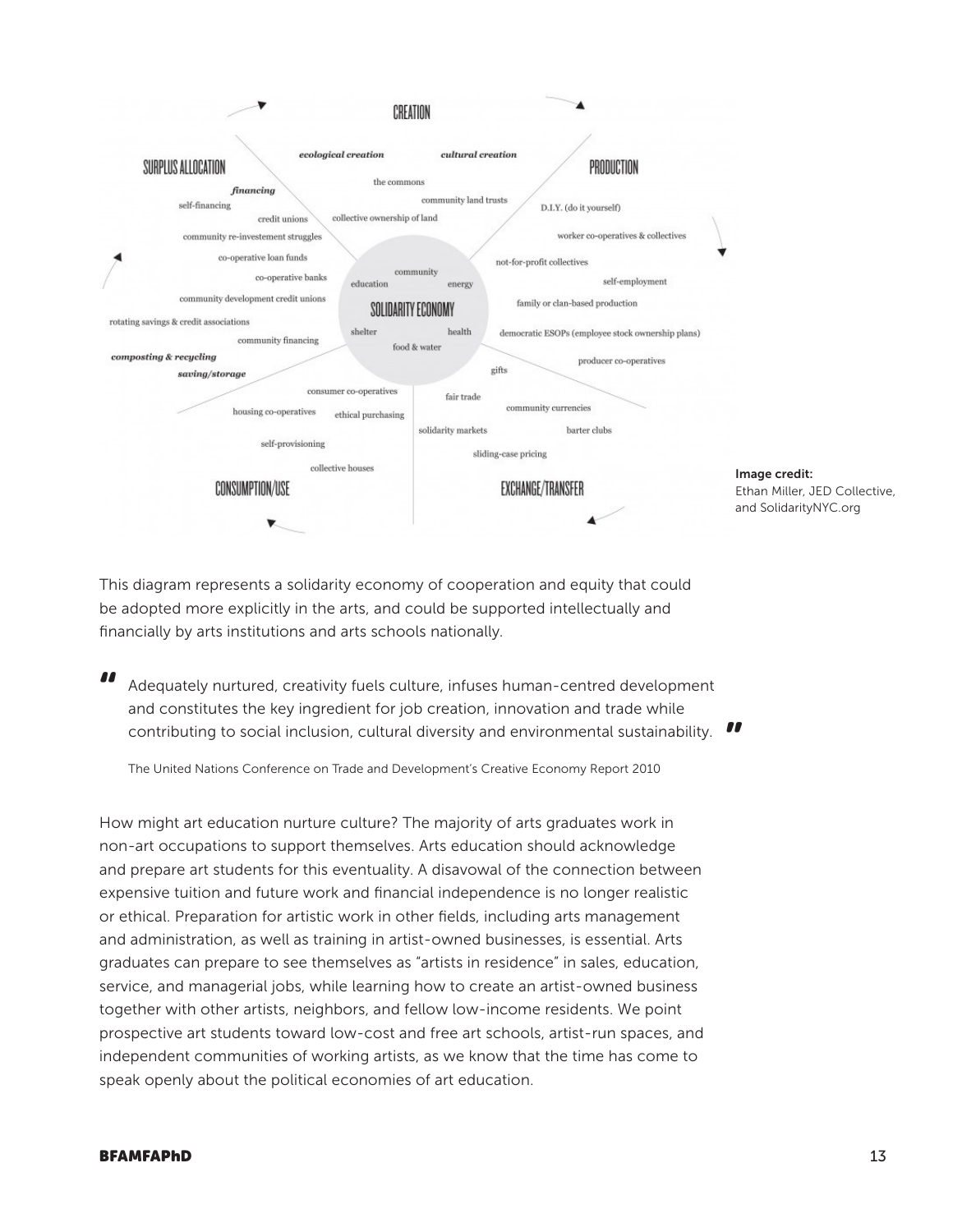## Authors

Concerned about the impact of debt, rent, and precarity on the lives of creative people, BFAMFAPhD makes media and connects viewers to existing organizing work. We are artists, educators, curators, art historians, designers, makers, performers, statisticians, and software developers who want to understand the relationship between our lives and the bigger picture. On our website, visitors can download our datasets, make media with us, and connect that media to lived experience. We aim to underscore that the personal is political.

This report was written by Susan Jahoda, Blair Murphy, and Caroline Woolard, overseen by Vicky Virgin, a demographic analyst, edited by Caron Atlas, Julian Boilen, Adam Forman, Tamara Greenfield, Stephen Korns, and designed by Rich Watts.

Vicky Virgin is a demographic analyst, dancer, and choreographer. In 1987, Virgin moved to NYC to dance, supporting herself with the B.S. she received in economics. Her skills as an analyst were essential to this study, and illustrate the range of expertise that artists develop to support their creative work. In the meantime, she continues to live in NYC, creating art and crunching numbers.

**Julian Boilen** is a creative technologist and software engineer who is always searching for the intersection of technology, creativity, art, and politics. Currently studying software engineering at the Rochester Institute of Technology, he has also interned at Squarespace, Siteworx, and for the Democratic National Committee.

Susan Jahoda is an artist, organizer and teacher who lives in NYC and currently teaches at the University of Massachusetts, Amherst. A member of three collectives, the Pedagogy Group, BFAMFAPhD, and NYCTBD, she is working toward developing equitable methods of teaching and commoning within the context of arts education. Jahoda's upcoming project, in collaboration with her daughter Emma Jahoda-Brown, Documents from the Greenham Common Women's Peace Camp, will open at Interference Archive in December 2014.

Blair Murphy is a cultural worker based in New York City with experience as a curator, writer, and non-profit arts administrator. Before moving to New York, she spent seven years in Washington, DC, working as an administrative jack-of-all-trades for various arts organizations. She holds a BFA from Maryland Institute College of Art